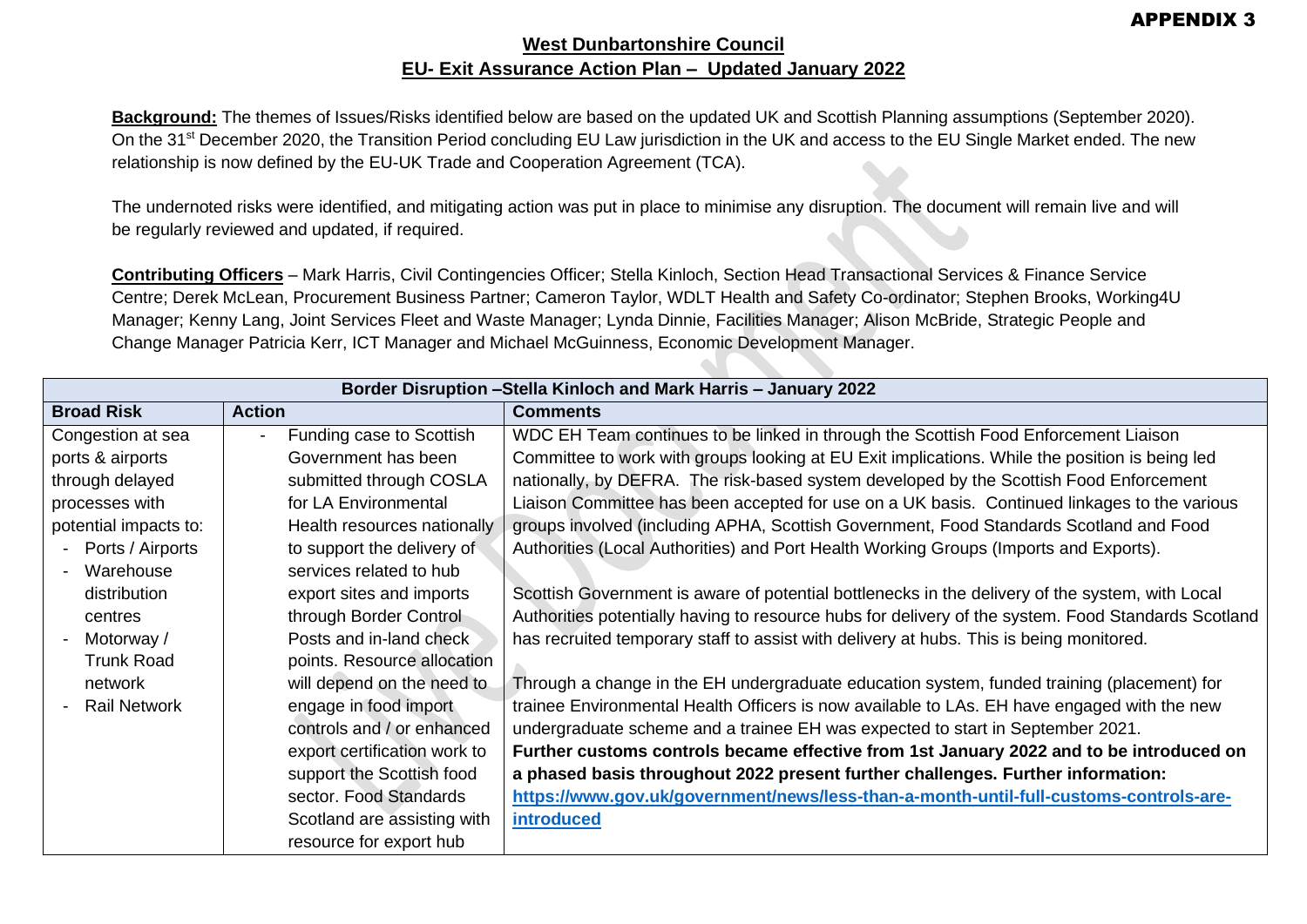| Border Disruption - Stella Kinloch and Mark Harris - January 2022                  |                                                                                                                                                                 |                                                                                                                                                                                                                                                                                                                                                                                                                                                                                                                                                |  |
|------------------------------------------------------------------------------------|-----------------------------------------------------------------------------------------------------------------------------------------------------------------|------------------------------------------------------------------------------------------------------------------------------------------------------------------------------------------------------------------------------------------------------------------------------------------------------------------------------------------------------------------------------------------------------------------------------------------------------------------------------------------------------------------------------------------------|--|
| <b>Broad Risk</b>                                                                  | <b>Action</b>                                                                                                                                                   | <b>Comments</b>                                                                                                                                                                                                                                                                                                                                                                                                                                                                                                                                |  |
|                                                                                    | delivery and LA mutual aid<br>provision is a consideration                                                                                                      | The likelihood of WDC becoming a port authority for food is still unknown. The demand for an<br>establishment of an export hub(s) in WDC also still unknown. From 1st July 2022 further checks<br>will be required on: requirements for full safety and security declarations for all imports, new<br>requirements for Export Health Certificates, requirements for Phytosanitary (relating to, or<br>measures for control of plant diseases) Certificates and physical checks on sanitary and<br>phytosanitary goods at Border Control Posts. |  |
|                                                                                    | Requirement to directly<br>deliver controls or the<br>requirement to assist other<br>food authorities in these<br>matters (Regional /<br>National Hubs for food | A key issue concerns ongoing discussions around who will lead on official controls. A<br>Governmental paper is expected on this by late January 2022 offering a proposal on border<br>control posts. Potential that APHA takes this role from LA Env Health or potentially a hybrid<br>(mutual delivery) model - TBC and critical for us to know.                                                                                                                                                                                              |  |
|                                                                                    | export certification or port<br>health controls for food<br>import)                                                                                             | Information on DPEs and BIPs related to the EU are given here along with a Brexit reference.<br>https://ec.europa.eu/food/safety/official_controls/legislation/imports/animal_en<br>https://ec.europa.eu/food/safety/official_controls/legislation/imports/non-animal_en<br>https://ec.europa.eu/food/animals/vet-border-control/bip_en                                                                                                                                                                                                        |  |
|                                                                                    |                                                                                                                                                                 | There is a continuing risk across the whole of the UK regarding the distribution of goods due to a<br>shortage of HGV drivers. However, this is not strictly the result of EU Exit as COVID has played a<br>part in the shortfall. The result being delays in deliveries of products including clothing and food.<br>Officials at the Department of Transport are in discussion with the haulage industry to tackle the<br>crisis.                                                                                                             |  |
|                                                                                    | <b>Signposting of Scottish</b><br>Government EU Exit<br>website providing<br>information on passports /<br>personal travel<br>https://www.gov.scot/brexit/      | One suggestion is to offer a fast-track licensing process to encourage people to come forward to<br>help ahead of the winter months.                                                                                                                                                                                                                                                                                                                                                                                                           |  |
| Return of UK<br>Nationals, currently<br>in residence within<br>other EU countries. | Consider remit and<br>membership of previous<br>multi-disciplinary Syrian                                                                                       | Existing arrangements for the impact areas are in place and could cope with the numbers returning<br>to local area. At this time, there is no indication that this poses a risk to WDC.                                                                                                                                                                                                                                                                                                                                                        |  |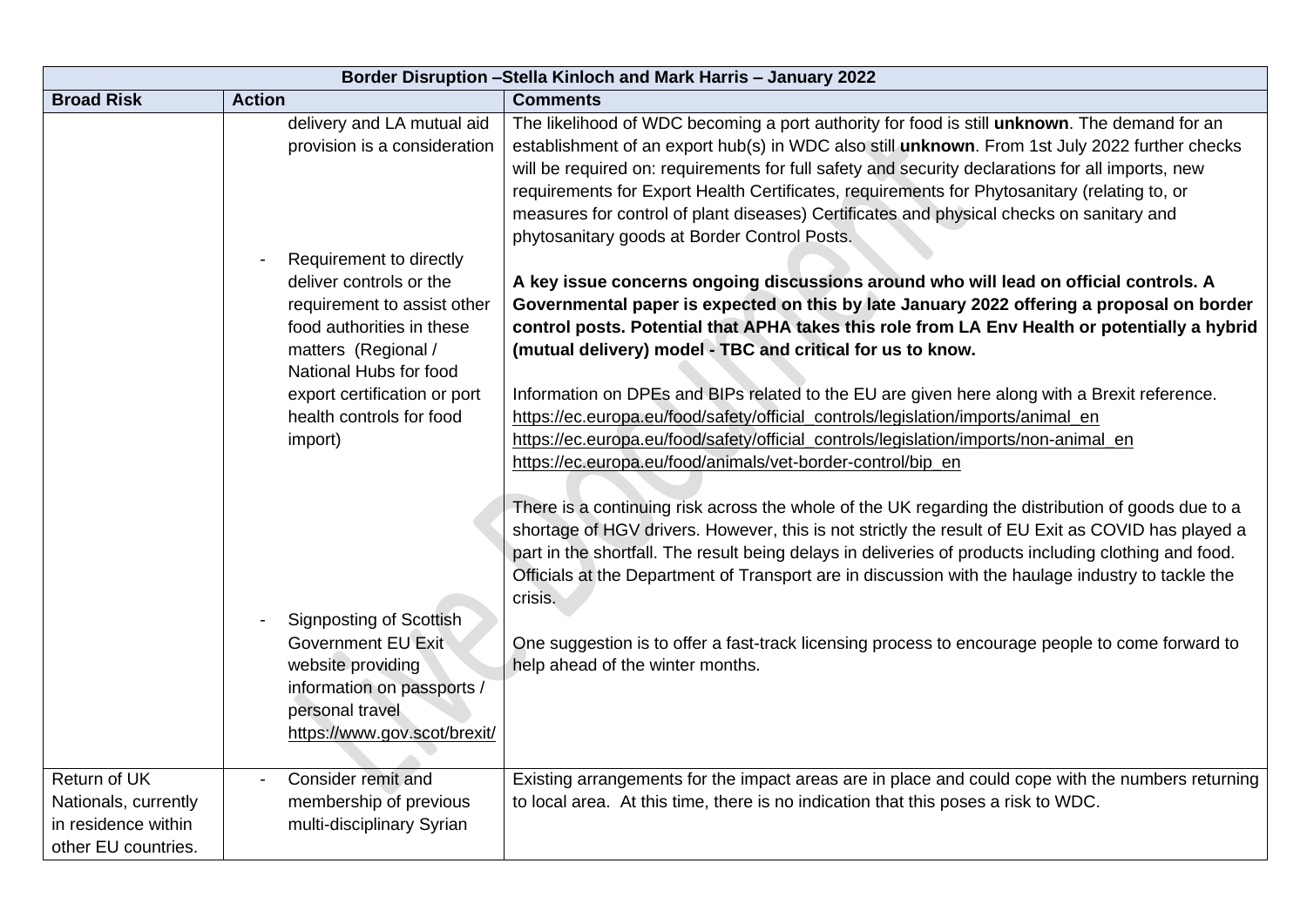| Border Disruption - Stella Kinloch and Mark Harris - January 2022 |                                                  |  |  |  |
|-------------------------------------------------------------------|--------------------------------------------------|--|--|--|
| <b>Broad Risk</b>                                                 | <b>Action</b><br>Comments                        |  |  |  |
|                                                                   | Refugee working group -<br>as risks are similar. |  |  |  |
|                                                                   |                                                  |  |  |  |

|                        | Disruption to Service - Craig Jardine Derek McLean, Cameron Taylor, Stephen Brooks, Kenny Lang and Lynda Dinnie - January 2022 |                                     |                                                                                                                                                        |  |
|------------------------|--------------------------------------------------------------------------------------------------------------------------------|-------------------------------------|--------------------------------------------------------------------------------------------------------------------------------------------------------|--|
| <b>Broad Risk</b>      | <b>WD Impact</b>                                                                                                               | <b>Action</b>                       | <b>Comments</b>                                                                                                                                        |  |
| Reduction, delay or    |                                                                                                                                |                                     | Please see bespoke HSCP Action Plan.                                                                                                                   |  |
| stoppage in supply of  |                                                                                                                                |                                     |                                                                                                                                                        |  |
| medicines and          |                                                                                                                                |                                     |                                                                                                                                                        |  |
| medical supplies.      |                                                                                                                                |                                     |                                                                                                                                                        |  |
| Reduction, delay or    | -Concerns with regards                                                                                                         | Continued engagement with           | APHA and DEFRA look after the animal movements and it is under vet                                                                                     |  |
| stoppage in            | to livestock welfare and                                                                                                       | <b>APHA and DEFRA</b>               | control for medicines etc. for farm animals. This continues to be monitored.                                                                           |  |
| movement, holding of   | disposal                                                                                                                       |                                     | No impact locally.                                                                                                                                     |  |
| animals and supply of  |                                                                                                                                |                                     |                                                                                                                                                        |  |
| veterinary medicines / |                                                                                                                                |                                     |                                                                                                                                                        |  |
| supplies               |                                                                                                                                |                                     |                                                                                                                                                        |  |
| Reduction, delay or    | Impacts on capital                                                                                                             | Services to consider supply         | Considerable work carried out by Scotland Excel to provide assurances.                                                                                 |  |
| stoppage in supplies   | or infrastructure                                                                                                              | and projects in line with           | The Corporate Procurement Unit (CPU) sent out a supplier / provider                                                                                    |  |
| of other consumables   | projects, e.g. new                                                                                                             | significant assurance work          | questionnaire however, of the suppliers / providers that did respond, those                                                                            |  |
|                        | school at Renton                                                                                                               | carried out by Procurement.         | responses were generic. The CPU also sent out questionnaires to the                                                                                    |  |
|                        |                                                                                                                                | Supply, etc, which is               | Council's service areas to ascertain contingency plans should a supplier /                                                                             |  |
|                        | Impacts on other                                                                                                               | continually monitored.              | provider not meet the specification / delivery due to Brexit.                                                                                          |  |
|                        | services provided                                                                                                              |                                     |                                                                                                                                                        |  |
|                        | through other                                                                                                                  | Continued engagement with           | Several WDC projects are seeing a potential link between construction price                                                                            |  |
|                        | nations, e.g.                                                                                                                  | Facilities Manager re school        | inflation, rarity of materials and EU exit. Covid-19 is also a potential factor                                                                        |  |
|                        | software                                                                                                                       | and care home provisions.           | and there is anecdotal evidence from contractors that there is a bigger pull in                                                                        |  |
|                        |                                                                                                                                | <b>Refer to Broad Risk: Certain</b> | the EU as a single market, for the materials that are there. This is having                                                                            |  |
|                        | <b>Impact to Chemicals</b>                                                                                                     | types of fresh food may             | serious implications for affordability and it is current.                                                                                              |  |
|                        | (Leisure Trust)                                                                                                                | decrease /prices of certain         |                                                                                                                                                        |  |
|                        | Impact to                                                                                                                      | foods many increase                 | These price increases are being closely tracked by WDC and other partners.<br>Although, the direct impact to West Dunbartonshire cannot be measured at |  |
|                        | construction industry                                                                                                          |                                     |                                                                                                                                                        |  |
|                        | due to import of raw                                                                                                           |                                     | this time it is recognised that there will be an inclusive impact due to it being a<br>UK wide issue                                                   |  |
|                        |                                                                                                                                |                                     |                                                                                                                                                        |  |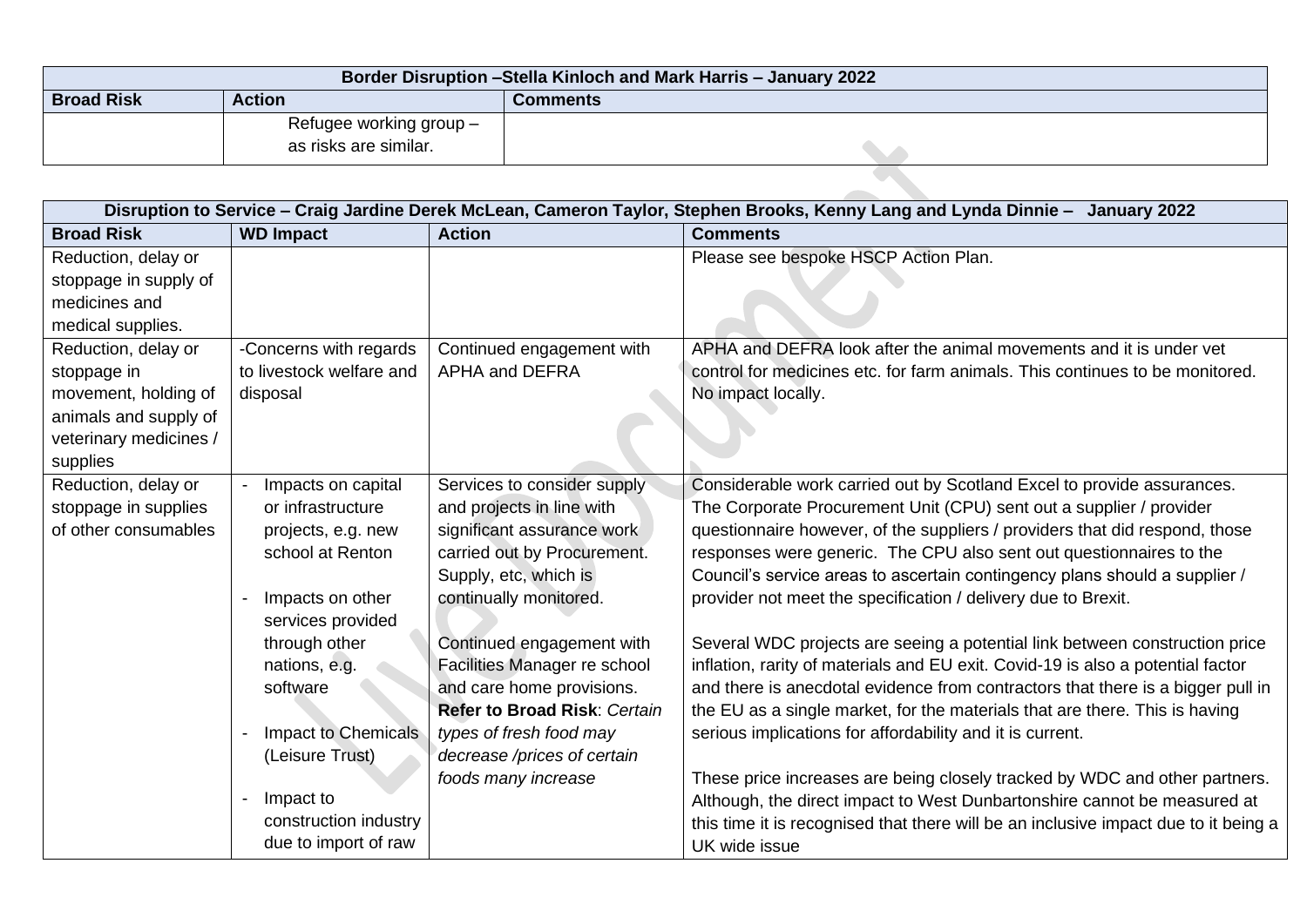| Disruption to Service - Craig Jardine Derek McLean, Cameron Taylor, Stephen Brooks, Kenny Lang and Lynda Dinnie - January 2022 |                                           |                                 |                                                                                                              |
|--------------------------------------------------------------------------------------------------------------------------------|-------------------------------------------|---------------------------------|--------------------------------------------------------------------------------------------------------------|
| <b>Broad Risk</b>                                                                                                              | <b>WD Impact</b>                          | <b>Action</b>                   | <b>Comments</b>                                                                                              |
|                                                                                                                                | material and                              | Check on existing and future    |                                                                                                              |
|                                                                                                                                | construction                              | contracts in terms of where the | Emerging risk - Establishment of the UK Safety Mark (UKCA) from                                              |
|                                                                                                                                | products                                  | risk lies. (service led)        | January 2023 - within the UK, the 'CE' Marking (EU-wide) is applied for                                      |
|                                                                                                                                |                                           |                                 | consumer goods - would also affect such areas as construction products.                                      |
|                                                                                                                                |                                           | Continued engagement with       | Standards are expected to be similar but will inevitably be a degree of                                      |
|                                                                                                                                |                                           | supply chain for critical       | divergence. For businesses supplying goods, need to work to new system                                       |
|                                                                                                                                |                                           | contracts to ensure early       | and WDC will have a role in regulation and enforcement.                                                      |
|                                                                                                                                | - Polyaluminium                           | visibility of import issues     | Further information: https://www.gov.uk/guidance/using-the-ukca-                                             |
|                                                                                                                                | Chloride (PAC) -                          |                                 | marking#history                                                                                              |
|                                                                                                                                | supplier: Brenntag UK                     | WD Leisure continuing to        |                                                                                                              |
|                                                                                                                                |                                           | monitor                         | Late supply and resource issues may result in the Renton Campus Project                                      |
|                                                                                                                                |                                           |                                 | not being delivered on time. National groups are indicating that a 5% uplift in                              |
|                                                                                                                                | -Calcium Hypochlorite                     |                                 | new tender prices being returned with no signs of the market settling down.                                  |
|                                                                                                                                | $(HTH)$ – supplier:<br><b>Brenntag UK</b> |                                 |                                                                                                              |
|                                                                                                                                |                                           | WD Leisure continuing to        | Availability of raw materials, supply chain resources and deliveries from                                    |
|                                                                                                                                |                                           | monitor                         | Europe continue to be subject to uncertainty.                                                                |
|                                                                                                                                | -Carbon Dioxide -                         |                                 |                                                                                                              |
|                                                                                                                                | supplier: Air Products                    |                                 | REG and Legal have checked existing and future contracts in terms of where                                   |
|                                                                                                                                | <b>UK</b>                                 | WD Leisure continuing to        | the risk lies and mitigate where possible.                                                                   |
|                                                                                                                                |                                           | monitor                         |                                                                                                              |
|                                                                                                                                |                                           |                                 | THE CPU will continue to monitor the supply chain and liaise with suppliers to<br>ensure minimal disruption. |
|                                                                                                                                |                                           |                                 |                                                                                                              |
|                                                                                                                                |                                           |                                 | Scottish Water / UK Water Suppliers have provided written assurance that                                     |
|                                                                                                                                |                                           |                                 | their supply will be maintained.                                                                             |
|                                                                                                                                |                                           |                                 |                                                                                                              |
|                                                                                                                                |                                           |                                 | Hydrochloric acid is one of the main components of PAC. It has been advised                                  |
|                                                                                                                                |                                           |                                 | that Scottish Water will be prioritised if shortages become critical.                                        |
|                                                                                                                                |                                           |                                 |                                                                                                              |
|                                                                                                                                |                                           |                                 | WD Leisure has now discontinued its CO2 contract and solely uses sodium                                      |
|                                                                                                                                |                                           |                                 | bisulphate for pH control. No disruption to supply is anticipated.                                           |
|                                                                                                                                |                                           |                                 |                                                                                                              |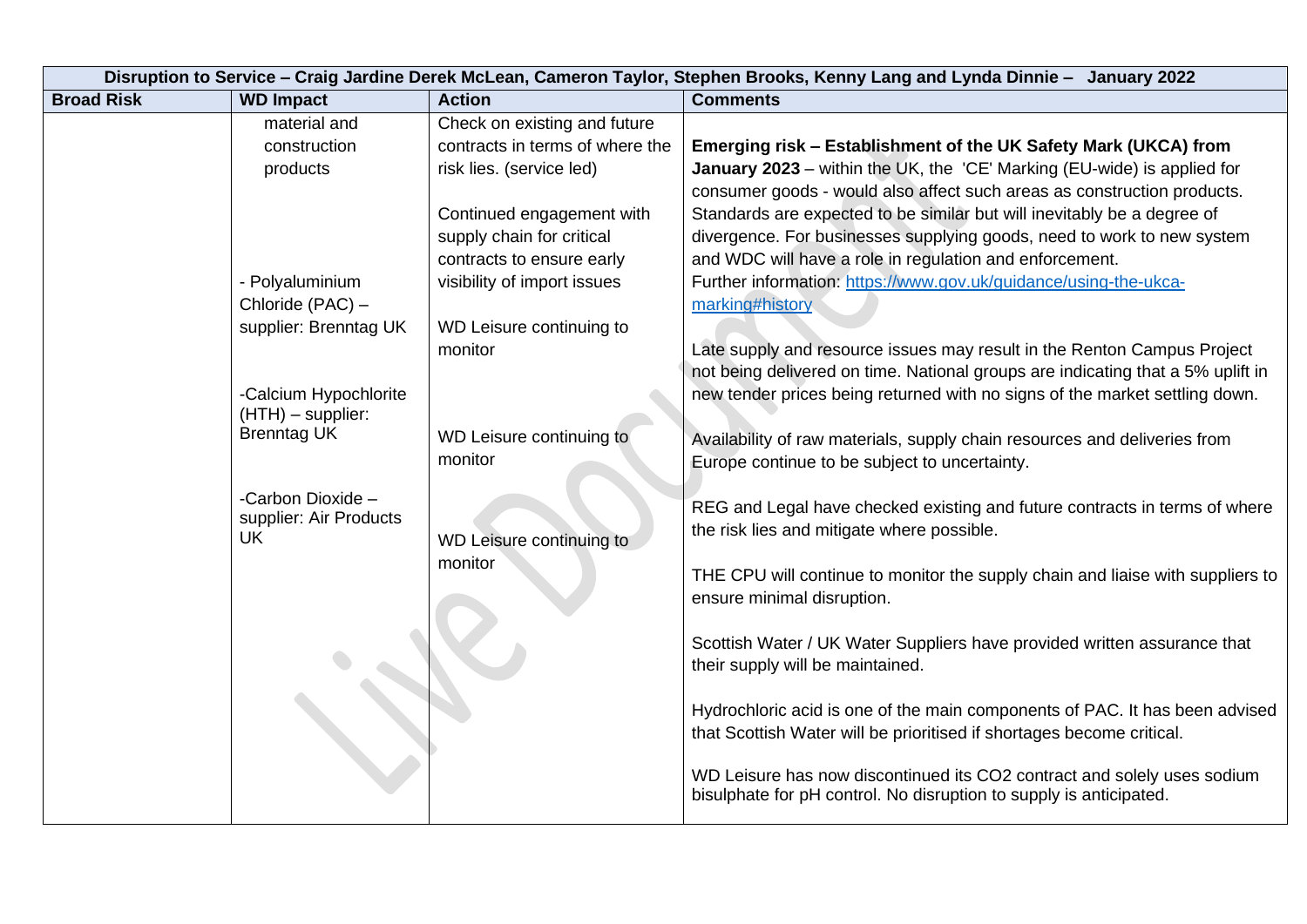|                          | Disruption to Service - Craig Jardine Derek McLean, Cameron Taylor, Stephen Brooks, Kenny Lang and Lynda Dinnie - January 2022 |                                  |                                                                                 |  |
|--------------------------|--------------------------------------------------------------------------------------------------------------------------------|----------------------------------|---------------------------------------------------------------------------------|--|
| <b>Broad Risk</b>        | <b>WD Impact</b>                                                                                                               | <b>Action</b>                    | <b>Comments</b>                                                                 |  |
| Impact upon low          | <b>Potential welfare</b><br>$\blacksquare$                                                                                     | <b>Engagement with Working</b>   | Continued risk of additional costs due to welfare needs of the public.          |  |
| income groups as a       | requirements                                                                                                                   | 4U/Communities Teams to          |                                                                                 |  |
| result of lack of supply | (including Welfare                                                                                                             | gauge how foodbanks may be       | While not exclusively attributable to EU exit, cost of living increases and     |  |
| of foods or price        | Fund) enhanced                                                                                                                 | affected / can be linked in with | inflationary pressures in the UK are increasingly apparent and would be         |  |
| increase of fuel, food,  | <b>Potential impacts</b>                                                                                                       |                                  | expected to impact lower-income groups                                          |  |
| etc                      | upon foodbank/food                                                                                                             | Consideration on messaging       |                                                                                 |  |
|                          | provision capacity                                                                                                             | with regards to the type of      | WDC has continued to provide funding to support two local foodbank              |  |
|                          |                                                                                                                                | supplies foodbanks need          | charities. The food banks have built strong a relationship with the Council. As |  |
|                          |                                                                                                                                |                                  | such, this will enable regular monitoring of potential impacts or shortages and |  |
|                          |                                                                                                                                |                                  | allow concerns to be raised using appropriate and recognised channels.          |  |
|                          |                                                                                                                                | Consider the level of social     | Regular campaigns to encourage donations to West Dunbartonshire                 |  |
|                          |                                                                                                                                | welfare funding available        | Community Foodbanks is ongoing. Activity on the Intranet to encourage           |  |
|                          |                                                                                                                                | against potential need (W4U -    | officers to donate and highlighting thanks for those who have donated to        |  |
|                          |                                                                                                                                | include consideration of fuel    | keep the project relevant.                                                      |  |
|                          |                                                                                                                                | poverty)                         |                                                                                 |  |
|                          |                                                                                                                                |                                  | Foodbanks continue to have sufficient stock supplies and money to               |  |
|                          |                                                                                                                                |                                  | purchase stock if it was to run low. They have highlighted that their social    |  |
|                          |                                                                                                                                | Continued engagement with        | media campaigns have typically led to upsurge in donations, which continues     |  |
|                          |                                                                                                                                | local food banks                 | to be the case. The group has contact with the Communities Team with            |  |
|                          |                                                                                                                                |                                  | regards community budgeting grants.                                             |  |
|                          |                                                                                                                                |                                  | Working 4U liaise with local organisations (foodbanks and third sector          |  |
|                          |                                                                                                                                |                                  | organisations) providing access to low cost cafes and support for 'food on a    |  |
|                          |                                                                                                                                |                                  | budget' for people with limited resources.                                      |  |
|                          |                                                                                                                                |                                  |                                                                                 |  |
|                          |                                                                                                                                |                                  | The aim is to work with key organisations to develop an action plan that will   |  |
|                          |                                                                                                                                |                                  | include action to:                                                              |  |
|                          |                                                                                                                                |                                  | Raise awareness of the need for services;<br>$\bullet$                          |  |
|                          |                                                                                                                                |                                  | promote availability of food and services;                                      |  |
|                          |                                                                                                                                |                                  | maintain/increase supplies of food and donations to the organisations           |  |
|                          |                                                                                                                                |                                  | (from individuals, local business, public and third sector organisations;       |  |
|                          |                                                                                                                                |                                  | Support access to additional funds for the provision of food.                   |  |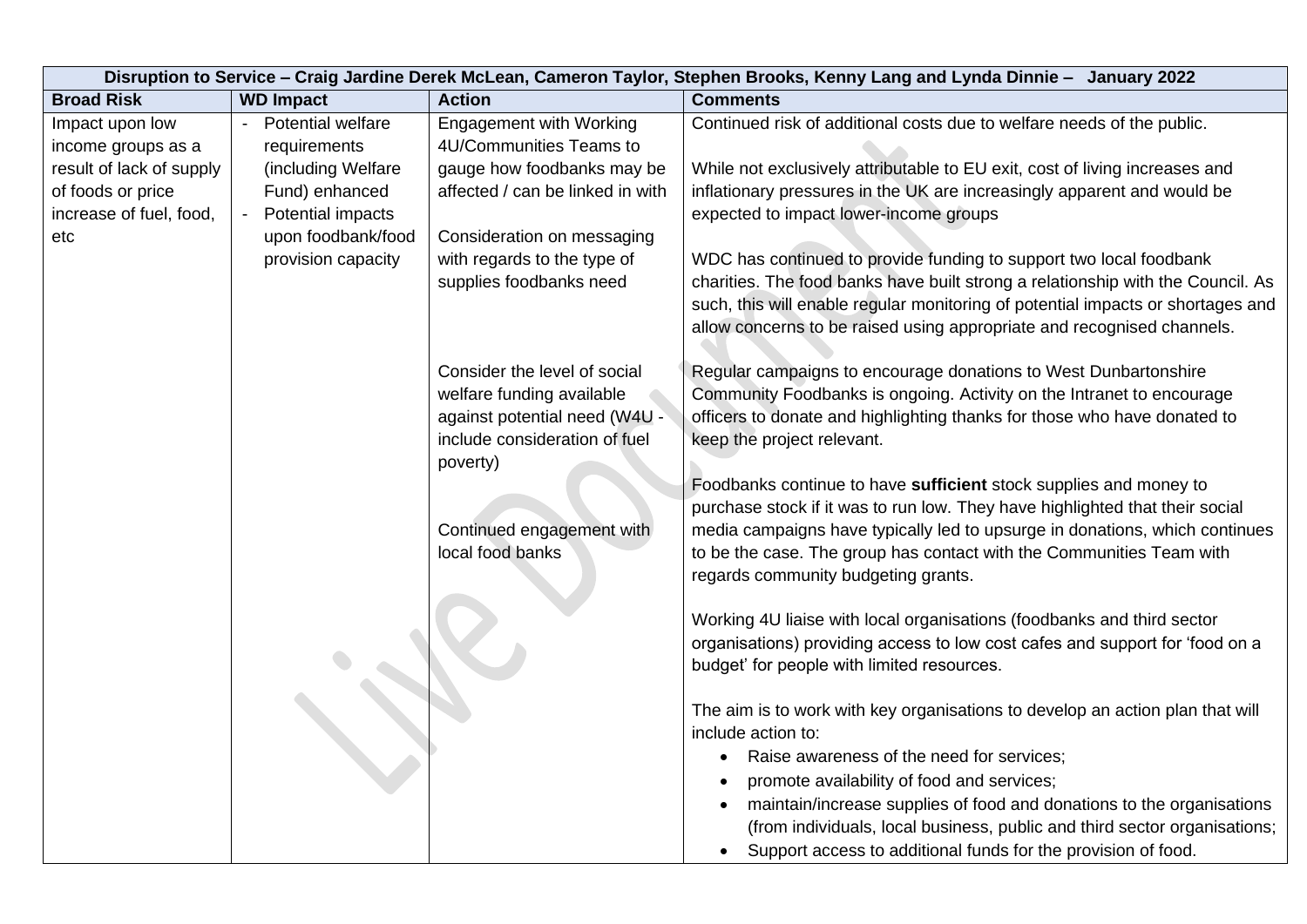|                                         | Disruption to Service - Craig Jardine Derek McLean, Cameron Taylor, Stephen Brooks, Kenny Lang and Lynda Dinnie - January 2022                                                               |                                                                                                                                                                 |                                                                                                                                                                                                                                                                                                                                                                                                                                                                                                                                   |  |
|-----------------------------------------|----------------------------------------------------------------------------------------------------------------------------------------------------------------------------------------------|-----------------------------------------------------------------------------------------------------------------------------------------------------------------|-----------------------------------------------------------------------------------------------------------------------------------------------------------------------------------------------------------------------------------------------------------------------------------------------------------------------------------------------------------------------------------------------------------------------------------------------------------------------------------------------------------------------------------|--|
| <b>Broad Risk</b>                       | <b>WD Impact</b>                                                                                                                                                                             | <b>Action</b>                                                                                                                                                   | <b>Comments</b>                                                                                                                                                                                                                                                                                                                                                                                                                                                                                                                   |  |
|                                         |                                                                                                                                                                                              |                                                                                                                                                                 | Covid-19 Food insecurity Group was established to address emergency food<br>demands. This infrastructure will remain intact for the near future, continues<br>to monitor the extent of demand for assistance and can be extended to<br>support those in need if the true impact of EU Exit is realised.                                                                                                                                                                                                                           |  |
| <b>Fuel Supply</b>                      | Potential requests<br>$\blacksquare$                                                                                                                                                         | Roads / Transportation to                                                                                                                                       | As part of planning for a no deal, the UK and Scottish Government                                                                                                                                                                                                                                                                                                                                                                                                                                                                 |  |
| <b>Disruption</b>                       | for Council<br><b>Resources</b>                                                                                                                                                              | consider ensuring Council<br>reserves are at optimal levels                                                                                                     | assumptions suggested there would not be an impact on fuel levels, etc.                                                                                                                                                                                                                                                                                                                                                                                                                                                           |  |
|                                         | Potential impact on<br>$\blacksquare$                                                                                                                                                        | and processes in the event of                                                                                                                                   | A Trade and Cooperation Deal has been agreed therefore, there are no                                                                                                                                                                                                                                                                                                                                                                                                                                                              |  |
|                                         | Council reserves                                                                                                                                                                             | requests from partner agencies                                                                                                                                  | immediate concerns. However, we will continue to monitor.                                                                                                                                                                                                                                                                                                                                                                                                                                                                         |  |
| Increased                               | Greater number of<br>$\blacksquare$                                                                                                                                                          | Working 4U will work with                                                                                                                                       | Working 4U continue to coordinate efforts of service providers through joint                                                                                                                                                                                                                                                                                                                                                                                                                                                      |  |
| unemployment as a                       | people in receipt of                                                                                                                                                                         | strategic partners to ensure                                                                                                                                    | working with strategic partners in:                                                                                                                                                                                                                                                                                                                                                                                                                                                                                               |  |
| result of economic                      | benefits with                                                                                                                                                                                | information about access to                                                                                                                                     | The West Dunbartonshire Information and Advice Partnership                                                                                                                                                                                                                                                                                                                                                                                                                                                                        |  |
| disruption<br>Certain types of fresh    | additional knock-on<br>demand for support<br>services. Including<br>welfare/debt advice,<br>employability<br>support and<br>discretionary welfare<br>payments<br><b>Potential additional</b> | services is widely available<br>Continued review of services<br>to ensure increasing areas of<br>demand are addressed<br><b>Short term: Consider</b>            | The local strategic employability group<br>WDC budget for supply of food to Education and HSCP is set. Risk of                                                                                                                                                                                                                                                                                                                                                                                                                    |  |
| food may decrease<br>/prices of certain | costs for<br>services/that                                                                                                                                                                   | earmarking additional<br>resource, or consider use of                                                                                                           | additional costs.                                                                                                                                                                                                                                                                                                                                                                                                                                                                                                                 |  |
| foods many increase                     | purchase/supply<br>foods to increase by<br>up to 20% due to<br>tariff changes,<br>sterling depreciation<br>and boarder<br>disruption                                                         | prudential reserve if required<br>Long term: Consider building<br>in additional costs into the long<br>term finance strategy based on<br>evidence post- EU Exit | The risk of cost increases arising from EU-Exit has been advised to Council<br>in the budget preparation reports since October 2018. The budget report<br>advised that any price variations would be reported and that it is expected<br>that the Council would manage such price variations should they arise<br>through ongoing budgetary control and, if necessary, use of free reserves.<br>This will continue to be monitored carefully noting recent inflationary impacts<br>on the cost of consumables at a UK-wide level. |  |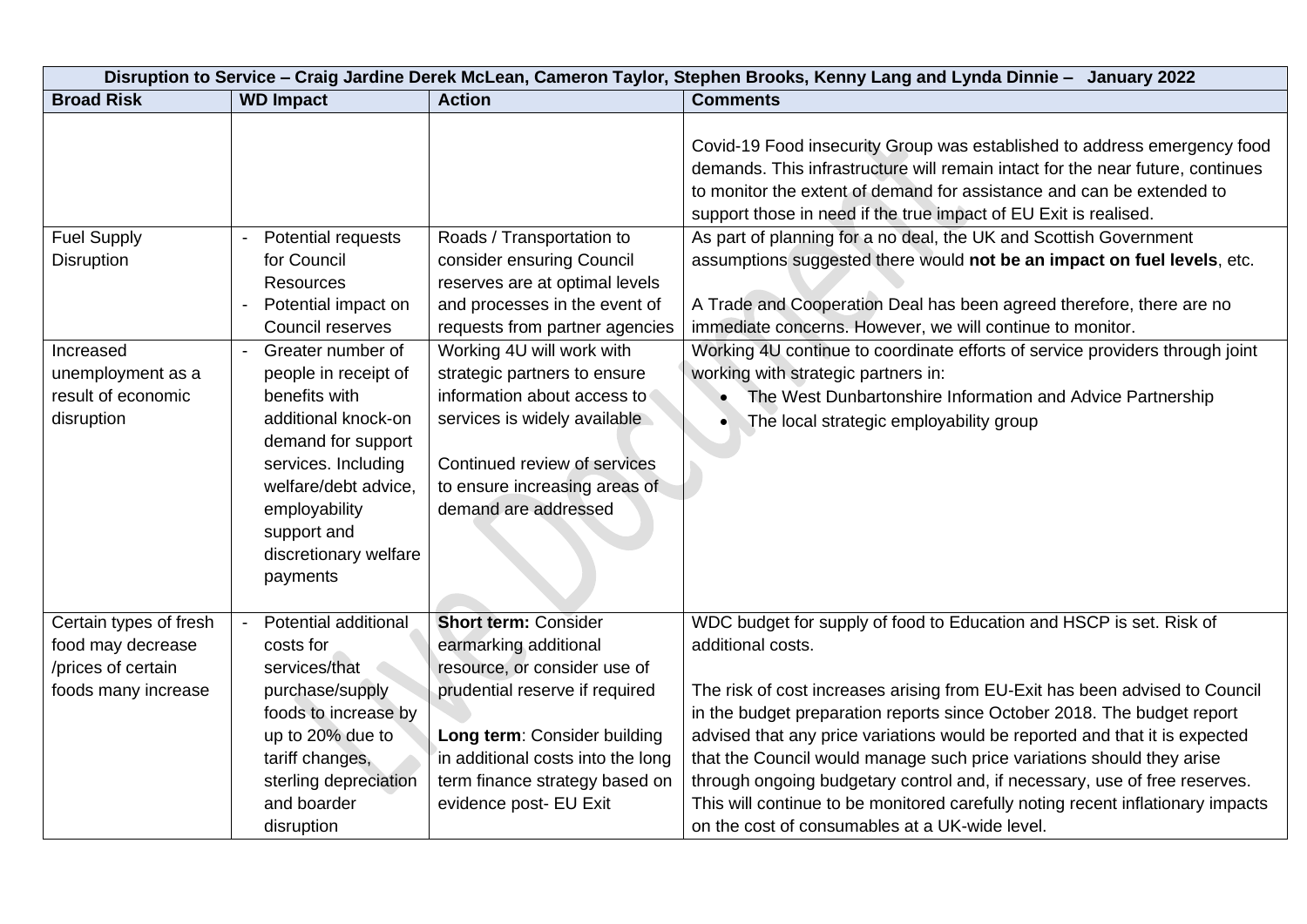| Disruption to Service - Craig Jardine Derek McLean, Cameron Taylor, Stephen Brooks, Kenny Lang and Lynda Dinnie - January 2022 |                       |               |                                                                                                                                                                                                                                                                                                                                                                                                                                                                                                                                                                                                                                              |
|--------------------------------------------------------------------------------------------------------------------------------|-----------------------|---------------|----------------------------------------------------------------------------------------------------------------------------------------------------------------------------------------------------------------------------------------------------------------------------------------------------------------------------------------------------------------------------------------------------------------------------------------------------------------------------------------------------------------------------------------------------------------------------------------------------------------------------------------------|
| <b>Broad Risk</b>                                                                                                              | <b>WD Impact</b>      | <b>Action</b> | <b>Comments</b>                                                                                                                                                                                                                                                                                                                                                                                                                                                                                                                                                                                                                              |
|                                                                                                                                | Impacts on food       |               |                                                                                                                                                                                                                                                                                                                                                                                                                                                                                                                                                                                                                                              |
|                                                                                                                                | provision at schools, |               | Facilities Management continue to maintain a very limited stock of tinned and                                                                                                                                                                                                                                                                                                                                                                                                                                                                                                                                                                |
|                                                                                                                                | care homes, etc       |               | dried food that is maintained year round, in case of single premise                                                                                                                                                                                                                                                                                                                                                                                                                                                                                                                                                                          |
|                                                                                                                                |                       |               | emergencies - while this is not EU Exit specific, it could be utilised in the                                                                                                                                                                                                                                                                                                                                                                                                                                                                                                                                                                |
|                                                                                                                                |                       |               | event of a localised issue being experienced.                                                                                                                                                                                                                                                                                                                                                                                                                                                                                                                                                                                                |
|                                                                                                                                |                       |               | In line with Scottish Government and CoSLA advice, there is no intention to<br>stockpile beyond this contingency as storage capacity as freezer space<br>prohibits this. In addition, nursery and school meals are produced in line with<br>national legislation, which details nutrient requirements. Most meals are<br>therefore produced using fresh fruit, vegetables and other produce, which has<br>an extremely limited shelf life and is not suitable for stockpiling.<br>In addition, considerable work has been undertaken by Scotland Excel to<br>engage with suppliers in an effort to ensure a robust supply chain where at all |
|                                                                                                                                |                       |               | possible.                                                                                                                                                                                                                                                                                                                                                                                                                                                                                                                                                                                                                                    |
|                                                                                                                                |                       |               | If we started to see local shortages catering managers and cooks have their                                                                                                                                                                                                                                                                                                                                                                                                                                                                                                                                                                  |
|                                                                                                                                |                       |               | own procurement cards, which they presently use to purchase provisions via<br>Scot Exel Suppliers however, the cards can also be used elsewhere if                                                                                                                                                                                                                                                                                                                                                                                                                                                                                           |
|                                                                                                                                |                       |               | necessary.                                                                                                                                                                                                                                                                                                                                                                                                                                                                                                                                                                                                                                   |
|                                                                                                                                |                       |               | <b>Update January 2022</b>                                                                                                                                                                                                                                                                                                                                                                                                                                                                                                                                                                                                                   |
|                                                                                                                                |                       |               | Schools in WDC have been experiencing food shortages in schools. High                                                                                                                                                                                                                                                                                                                                                                                                                                                                                                                                                                        |
|                                                                                                                                |                       |               | schools can't baguettes or bread. We are being advised that there isn't stock                                                                                                                                                                                                                                                                                                                                                                                                                                                                                                                                                                |
|                                                                                                                                |                       |               | issues however the schools aren't receiving products. One of our                                                                                                                                                                                                                                                                                                                                                                                                                                                                                                                                                                             |
|                                                                                                                                |                       |               | facilities/catering officers has spoken with some of the manufactures who                                                                                                                                                                                                                                                                                                                                                                                                                                                                                                                                                                    |
|                                                                                                                                |                       |               | supply Brakes and they are advising that there are no shortages of product.                                                                                                                                                                                                                                                                                                                                                                                                                                                                                                                                                                  |
|                                                                                                                                |                       |               | Our facilities/Catering officer has compiled a reporting spreadsheet and has                                                                                                                                                                                                                                                                                                                                                                                                                                                                                                                                                                 |
|                                                                                                                                |                       |               | asked all Catering Managers and Cooks to record all shortages/substitutes to                                                                                                                                                                                                                                                                                                                                                                                                                                                                                                                                                                 |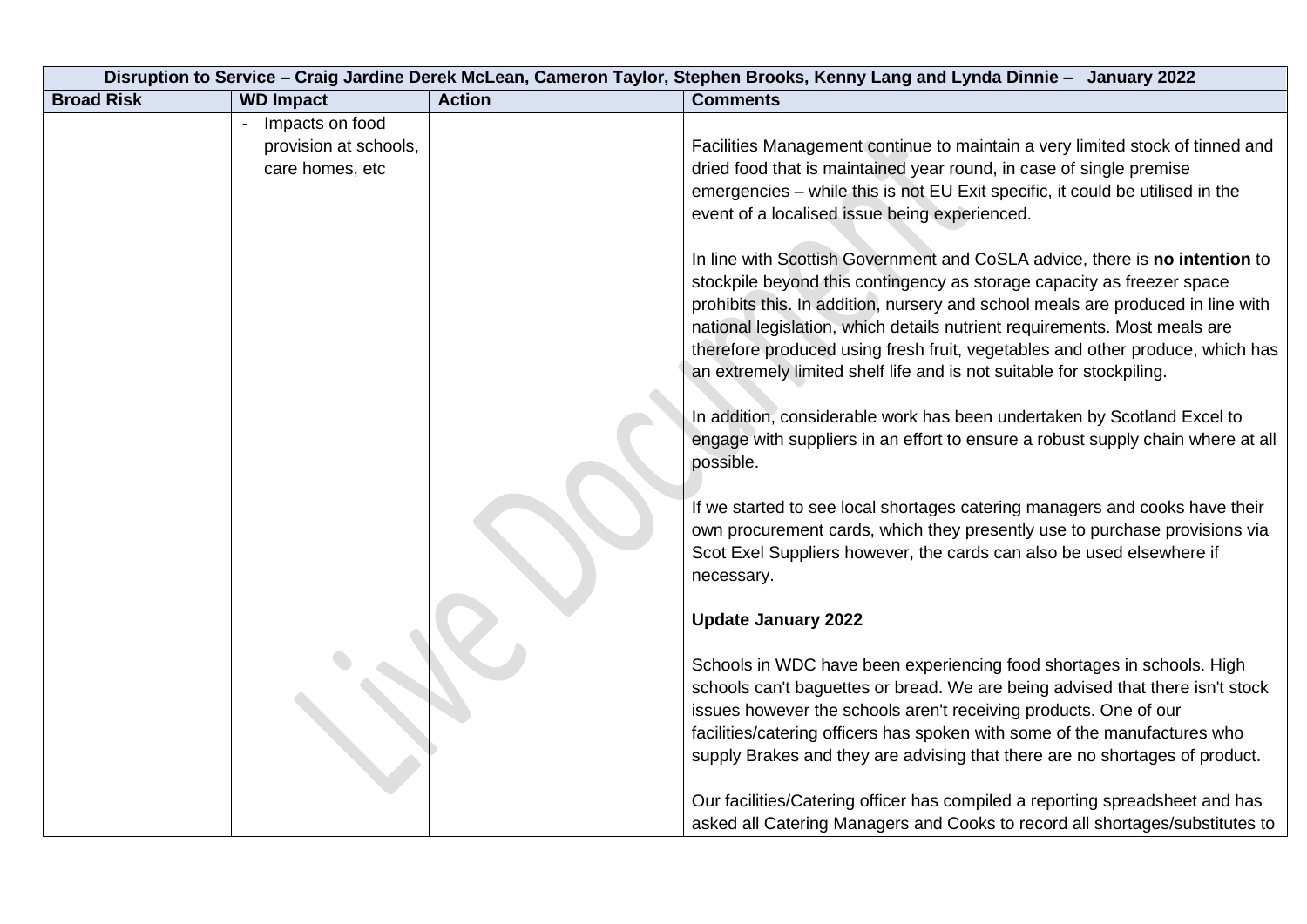|                   | Disruption to Service - Craig Jardine Derek McLean, Cameron Taylor, Stephen Brooks, Kenny Lang and Lynda Dinnie - January 2022 |               |                                                                                                                                                                                                                       |  |
|-------------------|--------------------------------------------------------------------------------------------------------------------------------|---------------|-----------------------------------------------------------------------------------------------------------------------------------------------------------------------------------------------------------------------|--|
| <b>Broad Risk</b> | <b>WD Impact</b>                                                                                                               | <b>Action</b> | <b>Comments</b>                                                                                                                                                                                                       |  |
|                   |                                                                                                                                |               | allow us to identify issues more specifically. The team is also speaking to                                                                                                                                           |  |
|                   |                                                                                                                                |               | Scotland Excel and to Brakes.                                                                                                                                                                                         |  |
|                   |                                                                                                                                |               | The Civil Contingencies Officer reached out other Local Authorities in<br>Scotland to determine if similar issues were being realised. Argyll and Bute,<br>Shetland and D&G responded advising of similar challenges. |  |
|                   |                                                                                                                                |               |                                                                                                                                                                                                                       |  |

|                      | Information & Data Sharing - Stella Kinloch January 2022 |                                |                                                                           |  |  |
|----------------------|----------------------------------------------------------|--------------------------------|---------------------------------------------------------------------------|--|--|
| <b>Broad Risk</b>    | <b>WDC Impact(s)</b>                                     | <b>Action</b>                  | <b>Comments</b>                                                           |  |  |
| Disrupt in flow of   | Delay in PVGs,                                           | Seek information / assurance / | Recruiting Managers should make use of certificates of good conduct       |  |  |
| personal data due to | significant impact on                                    | guidance from Scottish         | provided by the individual, as part of the safer recruitment checks to be |  |  |
| legal requirements   | teaching & care staff                                    | Government                     | carried out where the successful candidate is not a UK citizen.           |  |  |
| affecting law        | <b>SSSC</b> registration                                 |                                |                                                                           |  |  |
| enforcement /        | requirements                                             |                                | Current position for PVG checking EU nations are updated to include where |  |  |
| intelligence sharing |                                                          |                                | individuals are applying for roles with children include:                 |  |  |
| between UK & EU      |                                                          |                                | Germany, Lithuania, Netherlands, Portugal, Romania, Hungary, Greece,      |  |  |
|                      |                                                          |                                | France, Ireland, Italy, Spain, Poland                                     |  |  |
|                      |                                                          |                                | No impact to date                                                         |  |  |
|                      |                                                          |                                |                                                                           |  |  |

| Demonstrations & Disorder - Local Police Division - January 2022                     |                                                               |                                                                       |  |
|--------------------------------------------------------------------------------------|---------------------------------------------------------------|-----------------------------------------------------------------------|--|
| <b>WDC</b> Impact(s)                                                                 | <b>Action</b>                                                 | <b>Comments</b>                                                       |  |
| Increased license<br>requests<br>Lack of Police /<br>Partner resourcing<br>to events | <b>Ensure awareness with</b><br>relevant Leads / Officers for | Continued local engagement through WEST Local Resilience Partnership. |  |
|                                                                                      |                                                               | this.                                                                 |  |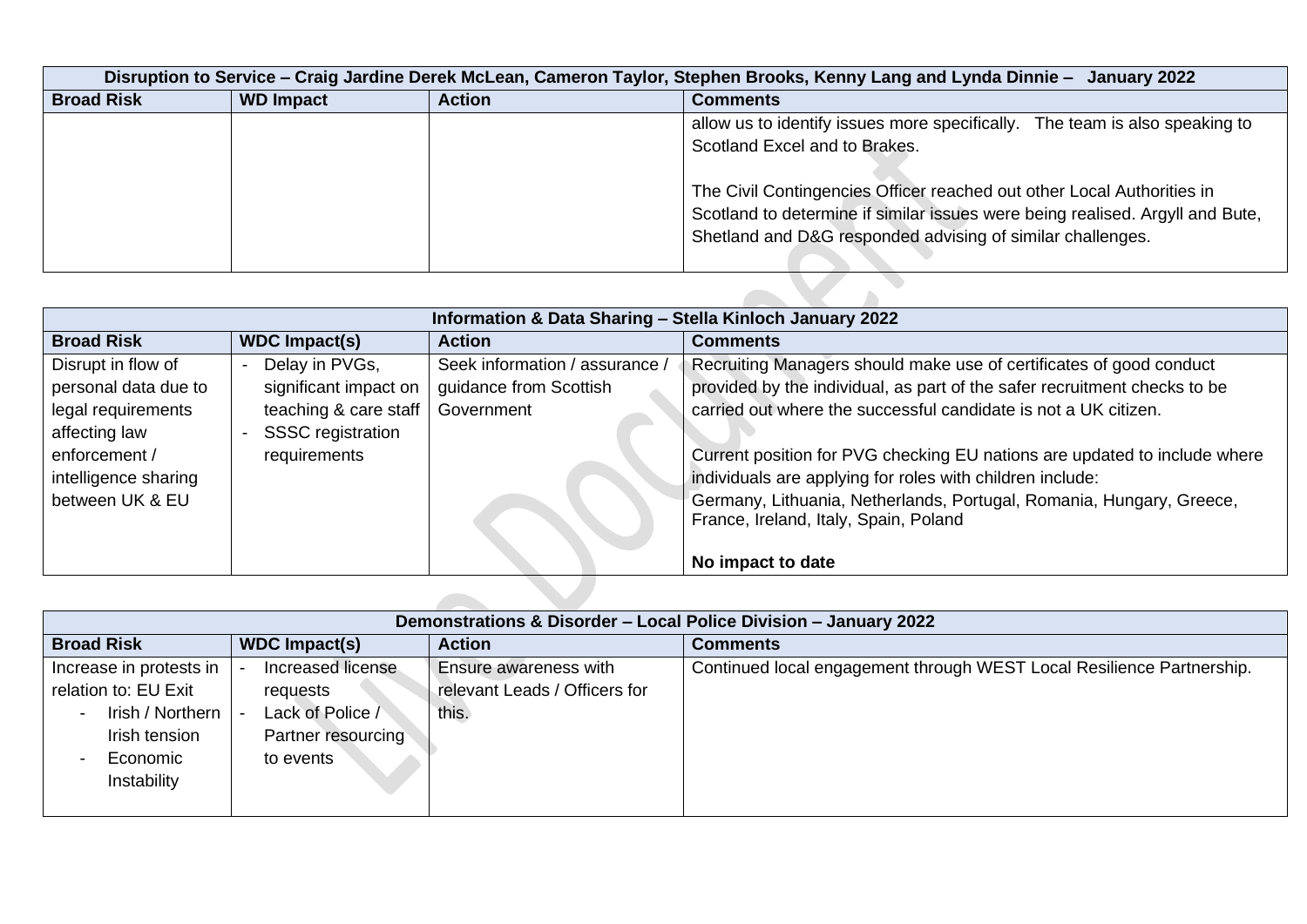| Workforce - Stella Kinloch / Mark Harris - January 2022 |                                       |                                 |                                                                                   |
|---------------------------------------------------------|---------------------------------------|---------------------------------|-----------------------------------------------------------------------------------|
| <b>Broad Risk</b>                                       | <b>Action</b><br><b>WDC Impact(s)</b> |                                 | <b>Comments</b>                                                                   |
| Loss of staff - both                                    | - Impact on Care for                  | Signposting of key information  | EU Nationals have already been identified within the organisation, letters        |
| highly skilled and                                      | People, Agency                        | / support in relation to EU     | were issued. Managers have access to a Right to Work report within HR21.          |
| lower skilled / entry                                   | workers                               | Workers within the Council      | HR continue to officer support to affected parties, if required.                  |
| level                                                   |                                       | https://www.gov.scot/brexit/    |                                                                                   |
|                                                         | - Significant concern in              | <b>Education is revising</b>    | Noting right to work at point of engagement is the evidence requirement.          |
|                                                         | <b>Education regarding</b>            | processes with regards          | There is no requirement to insist on Settled Status for any EU employees -        |
|                                                         | supply teachers,                      | recruitment to reflect guidance | identifying those of EU origin maybe seen, as discriminatory therefore no         |
|                                                         | learning assistants,                  | and in relation to engagement   | further action is required by WDC. WMS records providing country of origin        |
|                                                         | probationer allocations               | with universities on earlier    | remain up to date. HR Assistance remains available to all employees who           |
|                                                         | and officers with                     | allocation of probationers      | may require assistance with the application process.                              |
|                                                         | language skills                       |                                 |                                                                                   |
|                                                         |                                       |                                 | The EU Settlement Scheme closed on the 30 <sup>th</sup> June 2021. However, those |
|                                                         | -Potential risk if                    |                                 | who missed out can still apply if they have 'reasonable grounds' for not          |
|                                                         | contracts are                         |                                 | applying by the deadline.                                                         |
|                                                         | subcontracted                         |                                 | No impacts to date                                                                |
|                                                         | companies employing                   |                                 |                                                                                   |
|                                                         | EU-nationals                          |                                 | REG has consulted with existing contractors to seek assurance of continued        |
|                                                         |                                       |                                 | project plans or the contingencies they have in place.                            |
|                                                         |                                       |                                 |                                                                                   |
|                                                         |                                       |                                 | WDC HR has identified 31 employees with contractual obligation whose              |
|                                                         |                                       |                                 | origin is EU or EEA.                                                              |
|                                                         |                                       |                                 | A full review of all employee roles and impact on each service area has been      |
|                                                         |                                       |                                 | undertaken and there is a low risk to service delivery, as there are no unique    |
|                                                         |                                       |                                 | or difficult to fill positions identified, nor one single service impacted        |
|                                                         |                                       |                                 | significantly should EU nationals return to country of origin.                    |
|                                                         |                                       |                                 |                                                                                   |
|                                                         |                                       |                                 | Section Head continues to monitor for any change notifications.                   |
|                                                         |                                       |                                 | Discretionary funds etc are in place however, the citizen or employee are         |
|                                                         |                                       |                                 | required to make a claim for EUSS as these are safety nets until the person       |
|                                                         |                                       |                                 | meets the requirements.                                                           |
|                                                         |                                       |                                 |                                                                                   |
| Access to benefits                                      |                                       | Communications via HR           | The Council will continue to support and offer assistance to aid citizens and     |
| Consider impact of                                      |                                       | Workforce to Managers and       | employees to complete their status application.                                   |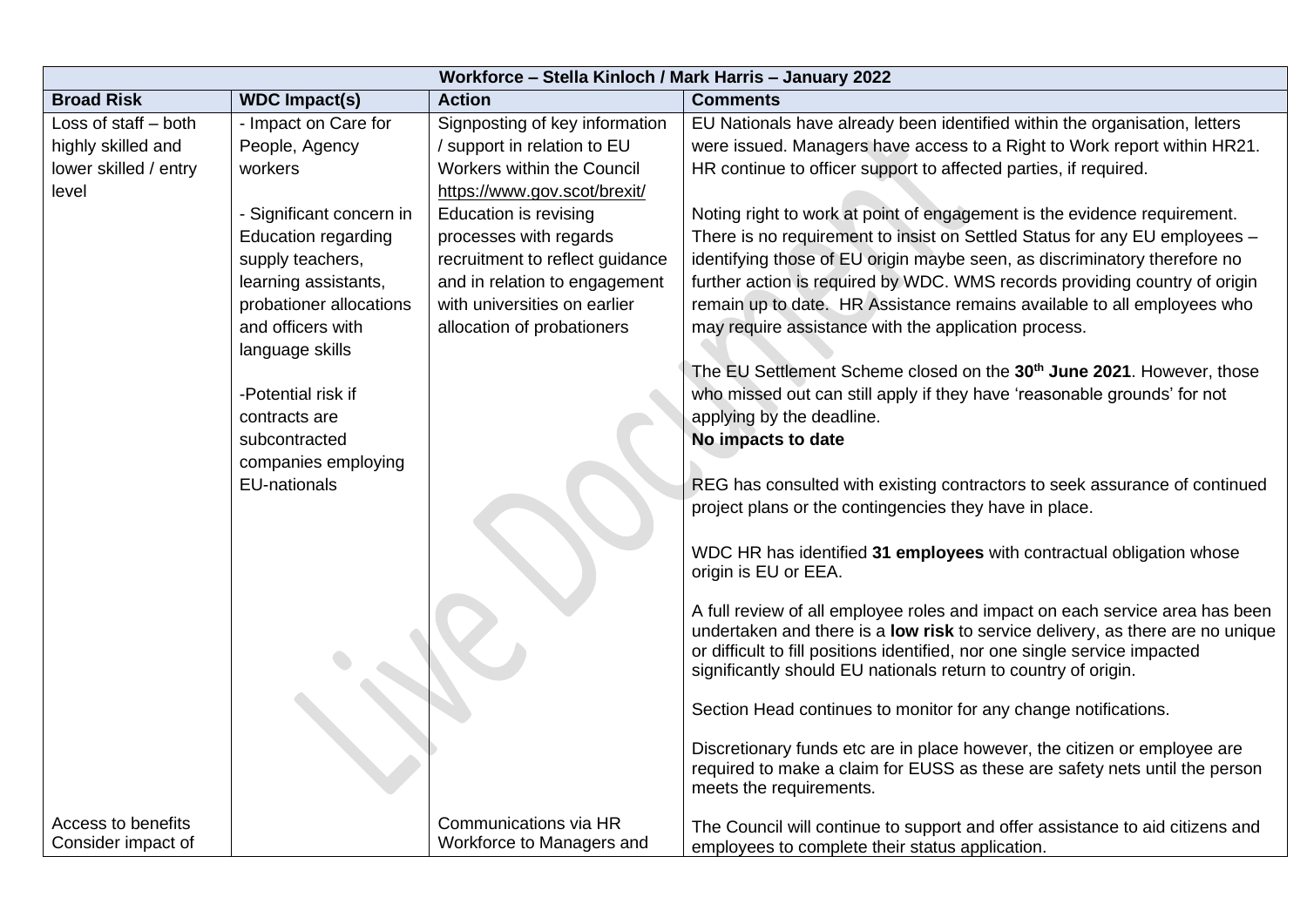| Workforce - Stella Kinloch / Mark Harris - January 2022                                                                                                                 |                                                                                                                                                                       |                                                                                                                                                                                      |                                                                                                                                                                                                                                                                                                                                                                                                                                                                                                                                                                                                                                                                                                                                                                                                                                                    |
|-------------------------------------------------------------------------------------------------------------------------------------------------------------------------|-----------------------------------------------------------------------------------------------------------------------------------------------------------------------|--------------------------------------------------------------------------------------------------------------------------------------------------------------------------------------|----------------------------------------------------------------------------------------------------------------------------------------------------------------------------------------------------------------------------------------------------------------------------------------------------------------------------------------------------------------------------------------------------------------------------------------------------------------------------------------------------------------------------------------------------------------------------------------------------------------------------------------------------------------------------------------------------------------------------------------------------------------------------------------------------------------------------------------------------|
| <b>Broad Risk</b>                                                                                                                                                       | <b>WDC Impact(s)</b>                                                                                                                                                  | <b>Action</b>                                                                                                                                                                        | <b>Comments</b>                                                                                                                                                                                                                                                                                                                                                                                                                                                                                                                                                                                                                                                                                                                                                                                                                                    |
| loss of benefits arising<br>from circumstances<br>where low income<br>groups and vulnerable<br>people may be more<br>affected by removal of<br>EUSS on 30 June<br>2021. | - In terms of Workforce<br>approx. less than 30<br>employees require<br>EUSS.<br>- Impact to UC maybe<br>the most severe flag<br>with no recourse to<br>public funds. | Employees direct via online<br>comms. Link to Working 4U to<br>ensure West Dunbartonshire<br>wide comms highlights support<br>and impacts on Benefits where<br>EUSS is not in place. | Wider, the Stay in Scotland campaign was launched by Scottish Government<br>on 17 <sup>th</sup> January 2022, and this is being supported by comms teams. Its main<br>purpose is to help EU citizens prove their immigration status and access<br>identification online. Additionally to promote organisations funded by Scottish<br>Government to help vulnerable people access the scheme.<br>The existing CoSLA International Organisation for Migration (IOM) service<br>remains operational providing case worker support for local authorities.<br>support) is still running and can be accessed by LA's. On a UK-wide basis the<br>Home Office have acknowledged a significant backlog of initial applications<br>and processing of movement from 'pre-settled' to 'settled' status -this is<br>crucial for access to service and benefits. |

| Economic Instability - Michael McGuinness - January 2022 |                     |                                 |                                                                           |  |
|----------------------------------------------------------|---------------------|---------------------------------|---------------------------------------------------------------------------|--|
| <b>Broad risk</b>                                        | <b>WD Impact(s)</b> | <b>Action</b>                   | <b>Comments</b>                                                           |  |
| Provision of                                             | Potential impact    | Communications and the web      | Governments guidance has been provided regarding the transition phase:    |  |
| information to Local                                     | that the local      | team need to be ready to        | https://www.gov.uk/transition                                             |  |
| businesses                                               | business            | respond proactively to any      | https://www.prepareforbrexit.scot/                                        |  |
|                                                          | community will      | messages that the wider         | https://www.gov.scot/brexit/                                              |  |
|                                                          | seek sources of     | Council needs to issue          |                                                                           |  |
|                                                          | information to      | following Brexit. Promotion of  | There are also number of online tools to support the Business community   |  |
|                                                          | allow them to       | good sources of information for | as part of the transition from Europe. The Scottish Chamber, FSB,         |  |
|                                                          | adapt, following    | local businesses to adapt to    | Business Gateway and Scottish Enterprise provide a range of tools and     |  |
|                                                          | Brexit and use      | the new environment will be     | guidance support                                                          |  |
|                                                          | up limited          | provided.                       | https://www.scottishchambers.org.uk/press-releases/prepare-for-brexit/    |  |
|                                                          | resources of        |                                 | https://www.fsb.org.uk/campaign/uktransition.html                         |  |
|                                                          | <b>Business</b>     |                                 | https://www.bgateway.com/support-to-prepare-your-business-for-brexit      |  |
|                                                          | Support             |                                 | https://www.scottish-enterprise.com/support-for-businesses/trading-after- |  |
|                                                          | delivering Covid    |                                 | brexit                                                                    |  |
|                                                          | grants.             |                                 |                                                                           |  |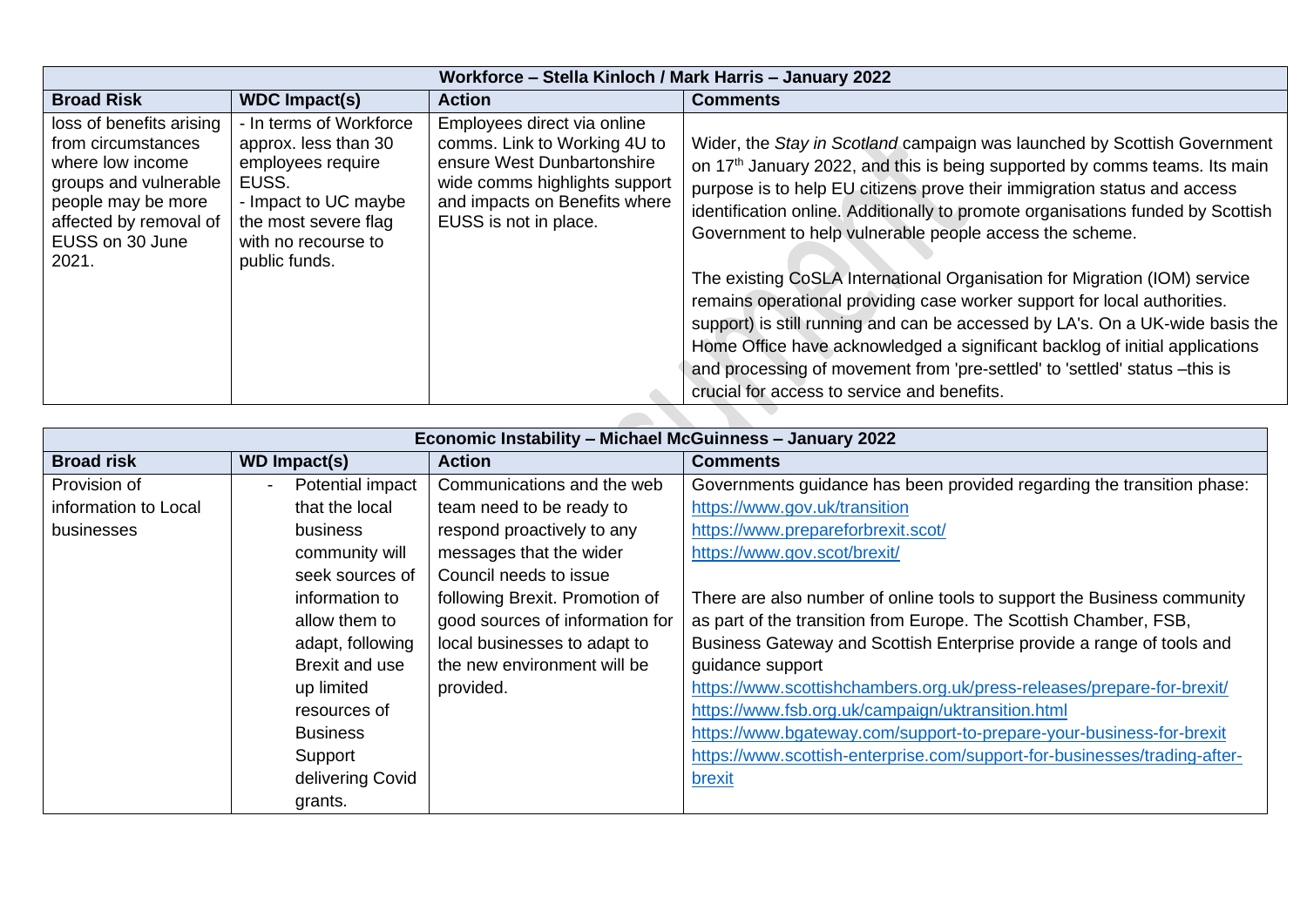| Economic Instability - Michael McGuinness - January 2022 |                      |                               |                                                                          |
|----------------------------------------------------------|----------------------|-------------------------------|--------------------------------------------------------------------------|
| <b>Broad risk</b>                                        | <b>WD Impact(s)</b>  | <b>Action</b>                 | <b>Comments</b>                                                          |
| The likelihood of an                                     | This presents a      | Working 4U will work with     | See above and page 5/6 relating to Increased unemployment as a result of |
| economic crisis has                                      | risk to our          | strategic partners to ensure  | economic disruption. Employment levels are healthier than anticipated in |
| increased and will                                       | workforce, our       | information about access to   | early 2022.                                                              |
| have major impacts                                       | communities and      | services is widely available  |                                                                          |
| on disposable                                            | local economy. This  |                               |                                                                          |
| incomes and                                              | will affect our      | Continued review of services  |                                                                          |
| employability. The                                       | vulnerable           | to ensure increasing areas of |                                                                          |
| rate of inflation in                                     | communities and      | demand are addressed          |                                                                          |
| excess of 5% will                                        | hinder local         |                               |                                                                          |
| have an impact on                                        | economic growth.     |                               |                                                                          |
| disposable income                                        | This clearly         |                               |                                                                          |
| together with                                            | presents a           |                               |                                                                          |
| increased fuel costs                                     | challenge for WD     |                               |                                                                          |
| will impact on our                                       | due to the already   |                               |                                                                          |
| most vulnerable                                          | high rates of        |                               |                                                                          |
| members of the                                           | deprivation and      |                               |                                                                          |
| community.                                               | unemployment.        |                               |                                                                          |
| Surprisingly, early                                      | There is also a risk |                               |                                                                          |
| indicators of                                            | that individuals may |                               |                                                                          |
| employment rates are                                     | require additional   |                               |                                                                          |
| healthier than first                                     | support as a result  |                               |                                                                          |
| feared.                                                  | of EU Exit putting   |                               |                                                                          |
|                                                          | more pressure on     |                               |                                                                          |
|                                                          | the local authority. |                               |                                                                          |

| <b>Business Continuity - Mark Harris - January 2022</b> |                         |                               |                                                                        |  |
|---------------------------------------------------------|-------------------------|-------------------------------|------------------------------------------------------------------------|--|
| <b>Broad risk</b>                                       | WD Impact(s)            | <b>Action</b>                 | <b>Comments</b>                                                        |  |
| Assess impact of EU-                                    | Potential disruption to | A review of the Council and   | Business Continuity planning remains an operational focus. Any changes |  |
| <b>Exit on Business</b>                                 | services                | HSCP will be undertaken this  | will be reflected into the respective Business Continuity Plans.       |  |
| <b>Continuity Plans</b>                                 | Food                    | year taking cognisance of the |                                                                        |  |
|                                                         | <b>Medicines</b>        | lessons learned from COVID-   | CoSLA has reduced the frequency of the EU Exit calls however, the CCO  |  |
|                                                         | <b>Staff</b>            | 19                            | continues to dial in and disseminate key information. A meeting of the |  |
|                                                         |                         |                               |                                                                        |  |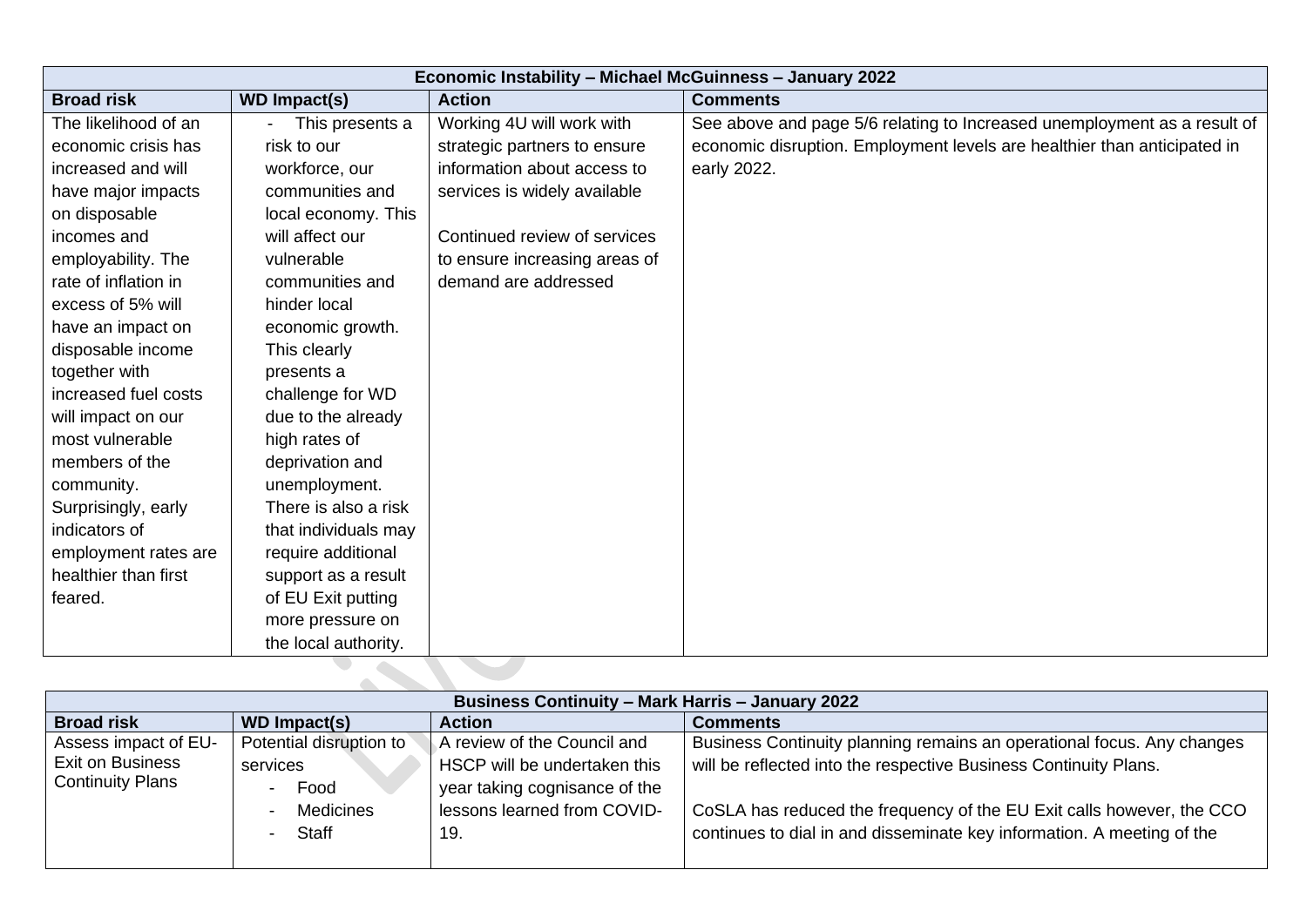|                                               |                        | The Civil Contingencies Officer      | COSLA EU Exit Group took place on 21 <sup>st</sup> January 2022 key points /  |
|-----------------------------------------------|------------------------|--------------------------------------|-------------------------------------------------------------------------------|
|                                               |                        | (CCO) is continuing to engage        | emerging risks are incorporated into the WDC / WD HSCP Action Plan.           |
|                                               |                        | with CoSLA and Scottish              |                                                                               |
|                                               |                        | Government                           |                                                                               |
|                                               |                        |                                      |                                                                               |
| Notable risk of                               | Many of our officers   | WDC has produced a suite of          | SRG and ORG discussing allocation of leave, staggering leave for key          |
| disruptive concurrent                         | have worked tirelessly | <b>Business Continuity Plans and</b> | roles and ensuring business continuity arrangements are robust.               |
| event (Disruptive                             | through this pandemic  | an Essential Service_Key             |                                                                               |
| Weather, COVID-19,<br>local incident). Covid- | without much leave to  | worker List                          | Regular weather monitoring in place by CCS and Roads Service.                 |
| 19 has not reduced                            | date. This may lead to |                                      |                                                                               |
| the risk from                                 | key officers being on  | Resilience Structures in place.      | The Mass Vaccination Programme is being successful delivered across           |
| pandemic influenza, a                         | leave (as required for | <b>Strategic and Operational</b>     | WDC, there were some issues with the supply chain initially however this      |
| novel emerging                                | wellbeing) as we       | Resilience Groups and                | was rectified early on it is unclear if this was a result EU Exit. We are now |
| infectious disease and                        | prepare for the months | Resilience Group                     | gearing up for the delivery of the Covid-19 Booster and Seasonal Flu          |
| coordinated industrial                        | ahead.                 |                                      | Programme in conjunction with WDC colleagues.                                 |
| action.                                       |                        |                                      |                                                                               |
|                                               | The impacts of the     |                                      |                                                                               |
|                                               | omicron variant of     |                                      |                                                                               |
|                                               | Covid have placed      |                                      |                                                                               |
|                                               | further pressures on   |                                      |                                                                               |
|                                               | services.              |                                      |                                                                               |
|                                               |                        |                                      |                                                                               |
|                                               |                        |                                      |                                                                               |
|                                               |                        |                                      |                                                                               |

| Other Considerations - Laurence Slavin, Vicky-Jane Hastings and Patricia Kerr - January 2022 |                                                                                                                                                                  |                                                                                                                                         |                                                                                                                                                                                                                                                                                                                                                                                                                                                                                                                 |  |
|----------------------------------------------------------------------------------------------|------------------------------------------------------------------------------------------------------------------------------------------------------------------|-----------------------------------------------------------------------------------------------------------------------------------------|-----------------------------------------------------------------------------------------------------------------------------------------------------------------------------------------------------------------------------------------------------------------------------------------------------------------------------------------------------------------------------------------------------------------------------------------------------------------------------------------------------------------|--|
| <b>Broad Risk</b>                                                                            | <b>WDC Impact(s)</b>                                                                                                                                             | <b>Action</b>                                                                                                                           | <b>Comments</b>                                                                                                                                                                                                                                                                                                                                                                                                                                                                                                 |  |
| EU Funds / Grants                                                                            | - Ongoing projects,<br>planned projects or<br>staffing that are reliant<br>on EU funding, either<br>directly or indirectly<br>through the Scottish<br>Government | Both the UK and Scottish<br>Government have provided<br>written reassurance that ESF<br>will be continued in current<br>form until 2023 | Under the UK Withdrawal Agreement Bill, the UK will continue to<br>participate in programmes funded under the current 2014-2020<br>Multiannual Financial Framework (MFF) until their closure. As described in<br>Articles 137 and 138 of the Agreement.<br>This applies to all ESF, ERDF & ETC projects signed by end of 2020 with<br>funding ending in 2023.<br>https://www.gov.uk/government/publications/continued-uk-participation-in-<br>eu-programmes/eu-funded-programmes-under-the-withdrawal-agreement |  |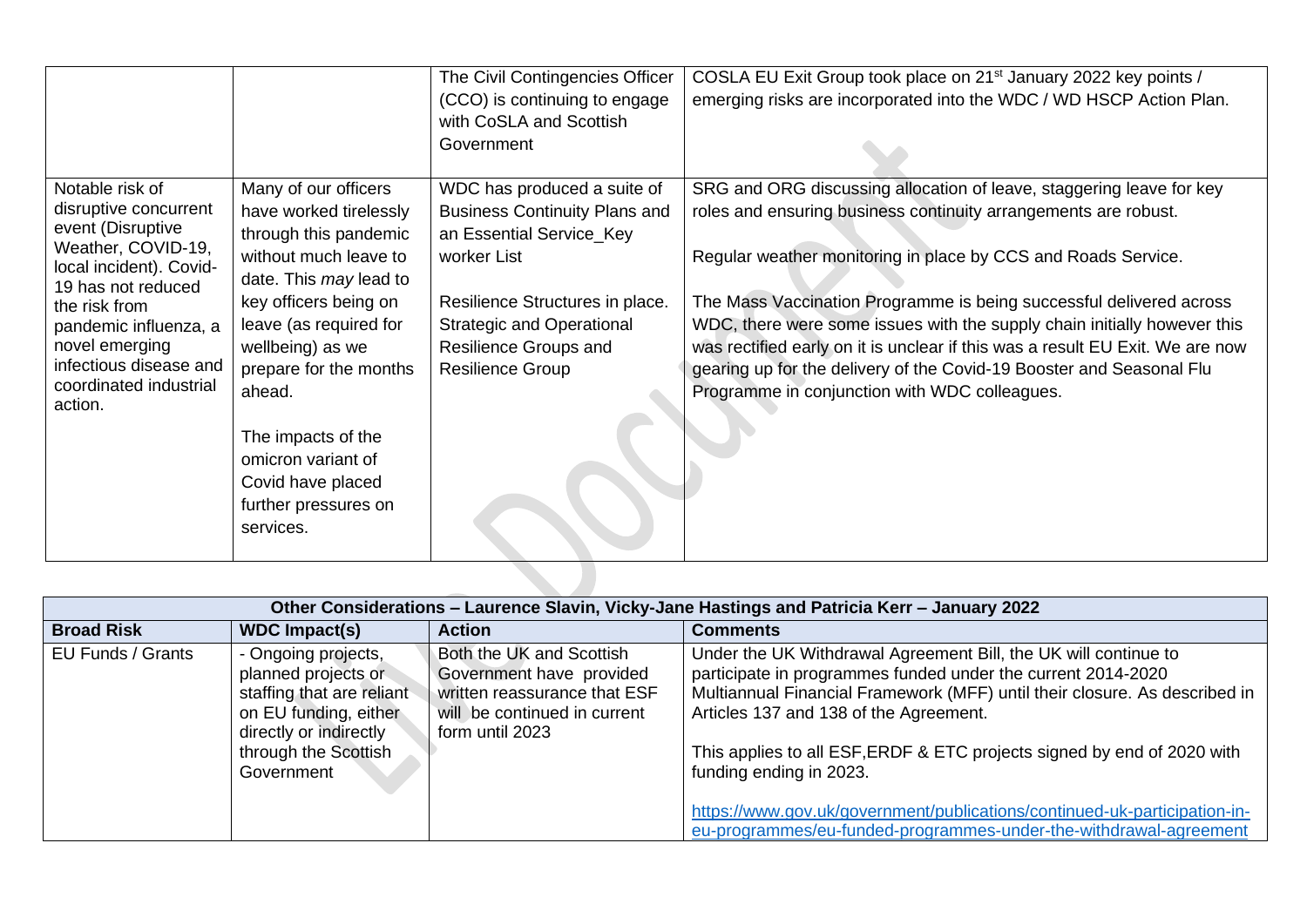| Other Considerations - Laurence Slavin, Vicky-Jane Hastings and Patricia Kerr - January 2022 |                                                                                                                                                                          |                                                                                                                                                                           |                                                                                                                                                                                                                                                                                                                                                                                                                                                                                                                                                                                                                                                                                                                                                                                                                                                                                                                                                                                                                                                                                                                                                                                                                                              |  |
|----------------------------------------------------------------------------------------------|--------------------------------------------------------------------------------------------------------------------------------------------------------------------------|---------------------------------------------------------------------------------------------------------------------------------------------------------------------------|----------------------------------------------------------------------------------------------------------------------------------------------------------------------------------------------------------------------------------------------------------------------------------------------------------------------------------------------------------------------------------------------------------------------------------------------------------------------------------------------------------------------------------------------------------------------------------------------------------------------------------------------------------------------------------------------------------------------------------------------------------------------------------------------------------------------------------------------------------------------------------------------------------------------------------------------------------------------------------------------------------------------------------------------------------------------------------------------------------------------------------------------------------------------------------------------------------------------------------------------|--|
| <b>Broad Risk</b>                                                                            | <b>WDC Impact(s)</b>                                                                                                                                                     | <b>Action</b>                                                                                                                                                             | <b>Comments</b>                                                                                                                                                                                                                                                                                                                                                                                                                                                                                                                                                                                                                                                                                                                                                                                                                                                                                                                                                                                                                                                                                                                                                                                                                              |  |
| Impact on the<br><b>European Structural</b><br>Fund                                          | - Impact on outstanding<br>allocations of structural<br>funding committed by<br><b>Managing Authorities</b><br>under the 2014-2020<br>programmes                         | The previous UK treasury<br>Guarantee was no longer<br>required, following the UK<br>Withdrawal Agreement Bill<br>being approved, the previous<br>guidance was withdrawn) | https://www.gov.uk/government/publications/new-withdrawal-agreement-<br>and-political-declaration<br>Hilary Pearce Head of European Structural Funds and State Aid Division is<br>fully engaging with other Managing Authority heads across the UK and in<br>relevant UKG departments to ensure her and her team are kept up to date<br>with developments.<br>A letter providing clarification was issued by Hilary Pearce on the 27 <sup>th</sup><br>January 2020:<br>PDF<br>20200127 - Letter<br><b>HP to Lead Partners -</b>                                                                                                                                                                                                                                                                                                                                                                                                                                                                                                                                                                                                                                                                                                              |  |
| <b>Other Financial</b><br>Considerations                                                     | -Impact of any<br>fluctuations in the<br>currency rate to<br>expenditure.<br>-Impact on future<br>economic growth<br>Impact on any<br>regeneration projects<br>and plans | Ensure council services<br>purchasing though currency<br>exchange remain within budget                                                                                    | Revenue spend<br>Our transactions are in UK Sterling Pounds (£) but there may be an<br>increase in the cost due to market fluctuations. WDC are subjected<br>annually to an approx. 3% increase for many ICT systems. The actual<br>increase is built into the budget each year, however due to exchange rate<br>fluctuations there is a lack of certainty and this may lead to an overspend.<br>See comments below re reports to Council on the budget-setting process<br>and approach to managing this financial risk.<br>Capital spend (ICT)<br>Again, WDC transactions are in $E$ and there may be an increase in the cost<br>if the market does fluctuate. For capital projects, WDC approach is to<br>adjust the volumes to remain within budget as device prices change every<br>6 months on the frameworks anyway. WDC have in the past asked for<br>capital funding approval to be accelerated from future years where we<br>have an urgent requirement and have no budget left.<br>Costs will be monitored and any variations reported through normal<br>budgetary control processes, which highlight reasons for cost increases.<br>This remains valid- Jan 2022. Several suppliers have advised of delivery<br>lead-time delays. |  |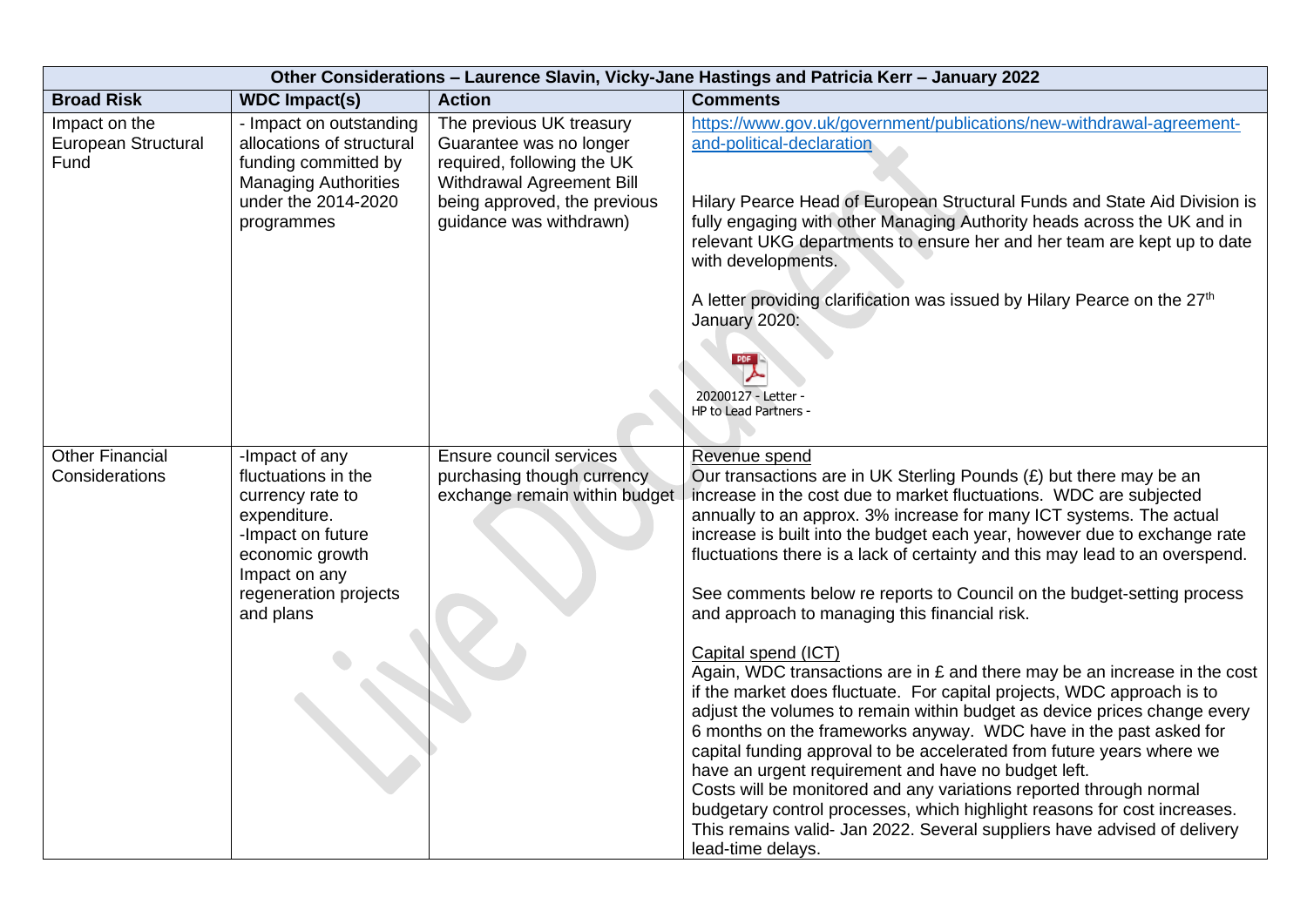| Other Considerations - Laurence Slavin, Vicky-Jane Hastings and Patricia Kerr - January 2022 |                                                                                                                               |                                                                                                                                                                                                                                                                                                                |                                                                                                                                                                                                                                                                                                                                                                            |  |
|----------------------------------------------------------------------------------------------|-------------------------------------------------------------------------------------------------------------------------------|----------------------------------------------------------------------------------------------------------------------------------------------------------------------------------------------------------------------------------------------------------------------------------------------------------------|----------------------------------------------------------------------------------------------------------------------------------------------------------------------------------------------------------------------------------------------------------------------------------------------------------------------------------------------------------------------------|--|
| <b>Broad Risk</b>                                                                            | <b>WDC Impact(s)</b>                                                                                                          | <b>Action</b>                                                                                                                                                                                                                                                                                                  | <b>Comments</b>                                                                                                                                                                                                                                                                                                                                                            |  |
| Expenditure                                                                                  | - Impact of increasing<br>inflation - costs to the<br>council (excluding<br>food):<br>e.g. Energy costs; care<br>agency costs | Monitor increases in costs of<br>those identified as high risk/<br>high volume<br>Monitor overall position<br>through budgetary control<br>process                                                                                                                                                             | Energy bought in advance - short-term risk minimal; however could have a<br>longer-term impact.<br>The risk of cost increases arising from Brexit has been advised to Council<br>in budget preparation reports since October 2018 and will continue to be<br>advised. The final budget report each year advises that any price<br>variations will continue to be reported. |  |
|                                                                                              |                                                                                                                               | <b>SHORT TERM: consider</b><br>earmarking additional<br>resources at the year-end for<br>the risk; or consider use of<br>prudential reserve if required<br>short term.<br><b>LONGER TERM: consider</b><br>building-in additional costs into<br>the long term finance strategy<br>based on evidence post-Brexit | It is expected that Council would manage such price variations should they<br>arise through ongoing budgetary control and, if necessary, use of free<br>reserves.                                                                                                                                                                                                          |  |
| <b>Funding Support</b>                                                                       | - Impact to Council of<br>chancellor revisiting the<br>budget and affecting<br>local government<br>funding settlements        | <b>Monitor ongoing Brexit</b><br>discussions and potential<br>impact on the councils<br>finances & the wider<br>implications of the Scottish<br>economy                                                                                                                                                        | Continue to monitor now the Trade and Cooperation deal has been<br>agreed.                                                                                                                                                                                                                                                                                                 |  |
| <b>Capital Receipts</b>                                                                      | - Capital Receipts do<br>not materialise or are<br>lower than anticipated                                                     | Longer term vision on capital<br>programme for both income<br>and expenditure levels<br><b>Regular Strategic Asset</b><br>Management Group updates<br>feeding through to the capital<br>budgetary control report (to<br>both Council and CMT)<br>Capital Disposal Strategy with<br>longer term vision to allow | Capital receipt opportunities are regularly discussed at SAMG and PAMG.<br>The Council will continue to monitor the housing market to monitor and<br>react to any impact.                                                                                                                                                                                                  |  |